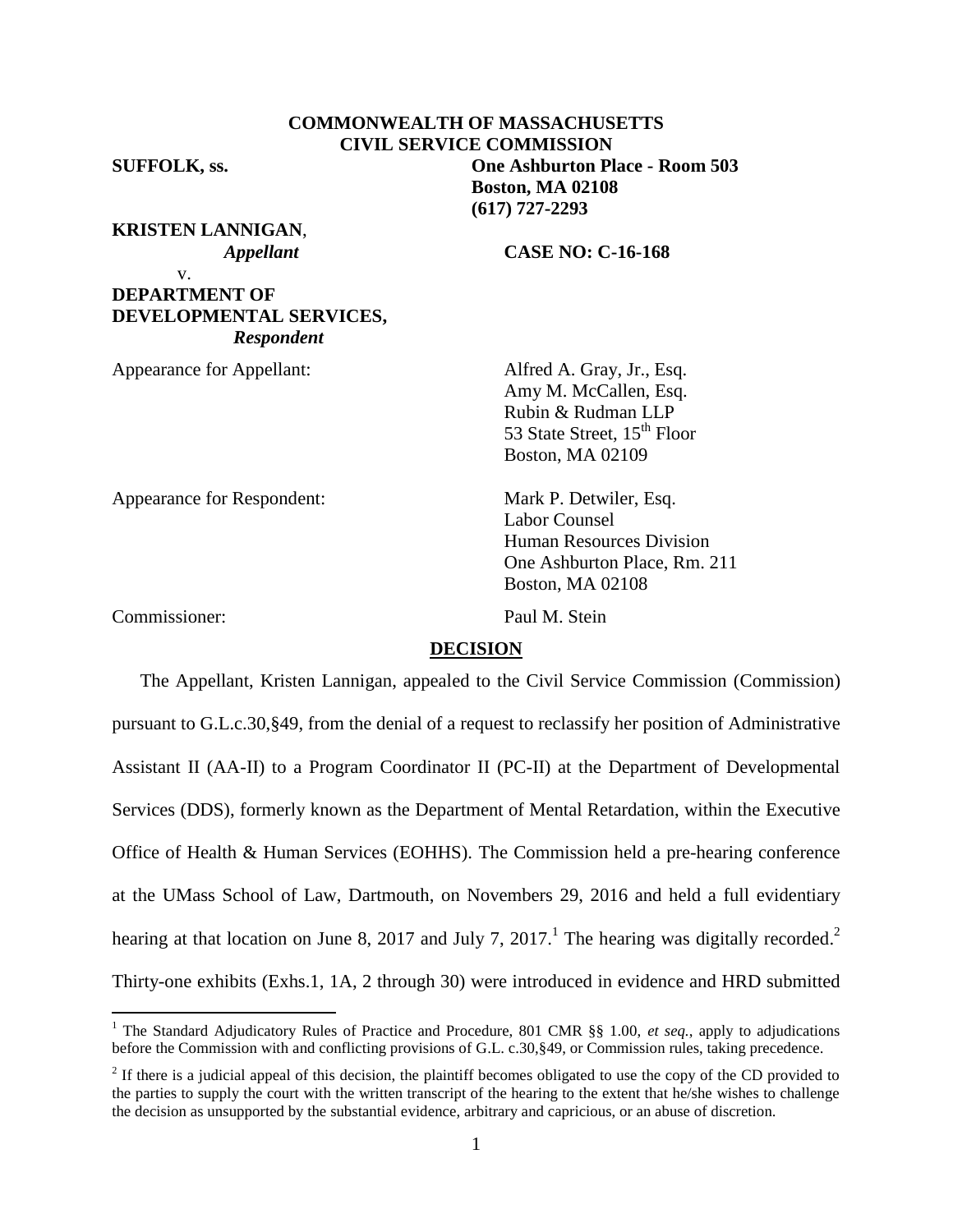two post-hearing exhibits (PHExh.31 & PHExh.32). <sup>3</sup> On September 19, 2017, each party filed

post-hearing submissions.

## **FINDINGS OF FACT**

Based on the Exhibits entered into evidence and the testimony of the following witnesses:

*Called by DDS:*

 $\overline{a}$ 

- Tracy Daigneau, DDS Southeast Regional Eligibility Coordinator
- Beth-Ann Litchfield, EOHHS Employment ^ Staffing Supervisor
- Rick O.Meara, DDS Southeast Regional Director

*Called by the Appellant:*

- Tonia Zarella, former DDS Southeast Region Eligibility  $\&$  Intake unit manager (by subpoena)
- Gerald Scott, retired DDS Central Office manager
- Kristen Lannigan, DDS Administrative Assistant II, Appellant

and taking administrative notice of all matters filed in the case, pertinent law and reasonable inferences from the credible evidence, a preponderance of evidence establishes these facts:

1. The Appellant, Kristen Lannigan, began employment with the DDS in 1993 as a Clerk III

and became an AA-II in 1996. Her initial assignment as AA-II was as the Commissioner's Administrative Assistant in the Boston Central Office, a job she performed until until 2013, when she transferred to her current position of AA-II in the Intake and Eligibility Unit of the Southeast Regional Office. (*Exhs. 1A &. 9; Testimony of Appellant*)

2. DDS is a state agency, headed by a Commissioner, within the EOHHS Secretariat. DDS provides services to persons with intellectual and developmental disabilities through a variety of programs (counselling, day programs, etc.) from birth to end of life. DDS operates a central office (Boston) and regional offices across the Commonwealth. In order to receive DDS services, an applicant must be qualified to be admitted to care. EOHHS provides HR support to agencies within its umbrella, including DDS. (*Testimony of Appellant, Litchfield & Daigneau*)

<sup>&</sup>lt;sup>3</sup> Exh.20 is the first page of a document that has been substantially redacted and maintained as a Confidential Exhibit pursuant to Commission procedure and the request received by the Commission from DSS.. See Letter dated 8/3/2017 to Commission from DDS Privacy Officer and Commission's reply dated August 4, 2017.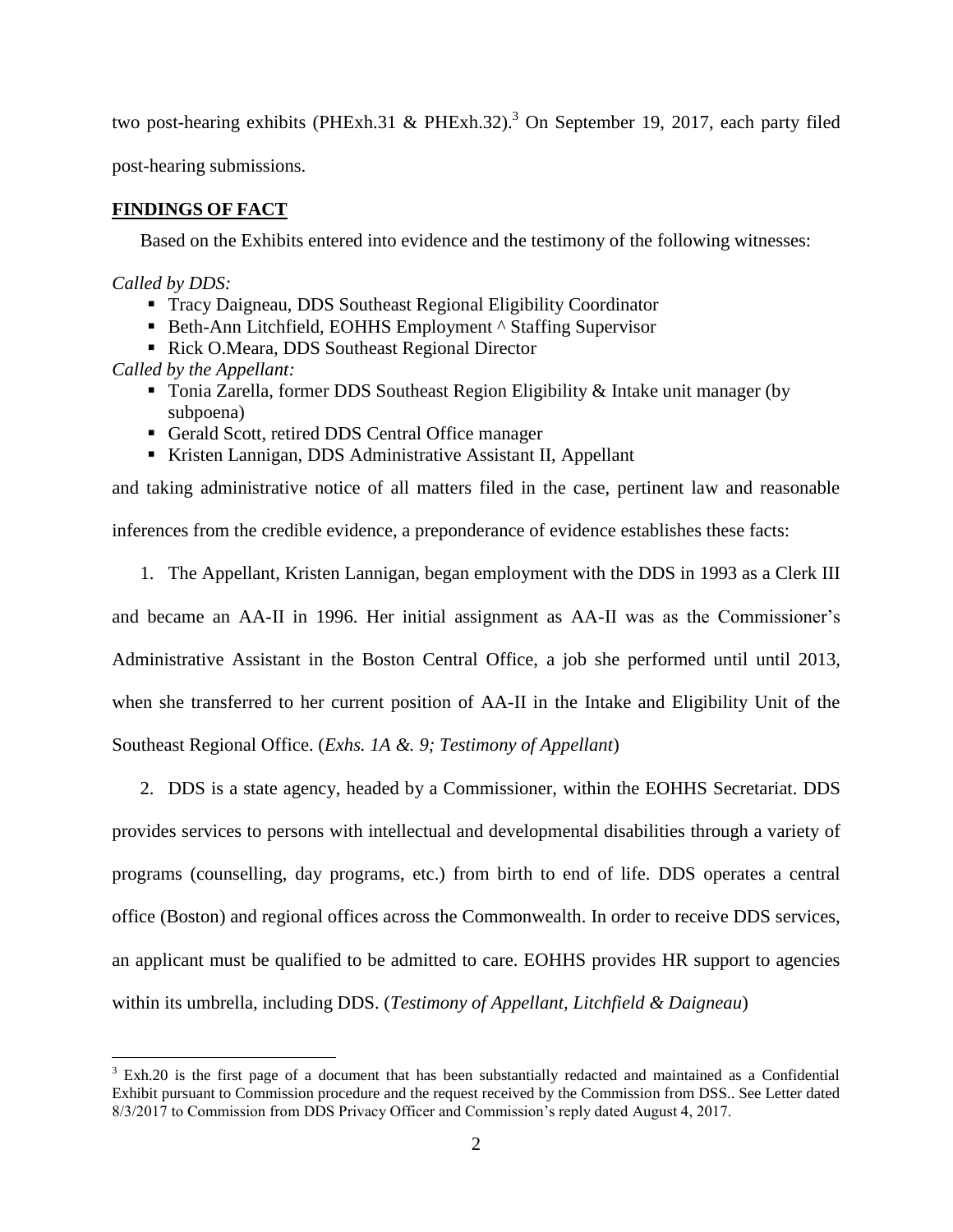3. While assigned to the Boston Central Office, Ms. Lannigan's job was to provide administrative support to the DDS Commission, the Deputy Commissioner and other senior staff. Her day-to-day core duties included tracking and forwarding mail, correspondence and telephone calls, maintaining the filing system, typing reports, administering survey and collecting of information as required, conference support, collecting and submitting payroll records for the Commissioner's Office, overseeing the Commissioner's office supply budget and ordering supplies. She also provided support to other units as needed, including assistance to the Legal and Investigative Unit in investigative appeals, serving as liaisons for CORI checks, and providing support to the DDS Mentoring Program Director for the DDS Urban Youth Collaborative Program (UYCP) and the DDS Mentoring Program. (*Exhs. 1A, 8 & 9; Testimony of Appellant & Scott*)

4. The UYCP was established in 1992 for the purpose of introducing urban youth to a career path in the health and human services field by providing internships in various roles with DDS leading to eventual permanent employment with the agency. Begun as a summer internship program, the UYCP soon evolved into a year-round program to meet the desires of some students to work throughout the year. (*Exhs. 8; Testimony of Appellant & Scott*)

5. The Mentoring Program was established in 2011. This program pairs senior DDS employees with junior staff to mentor them in achieving their career goals. It also runs yearround.(*Testimony of Appellant & Scott*)

6. Since inception, the UYCP and the Mentoring Program were managed through the DDS Central Office by Gerald Scott, who held the management position of Mentoring Program Director. Now retired, Mr. Scott continues to manage these programs for DDS on a part-time basis. (*Testimony of Scott*)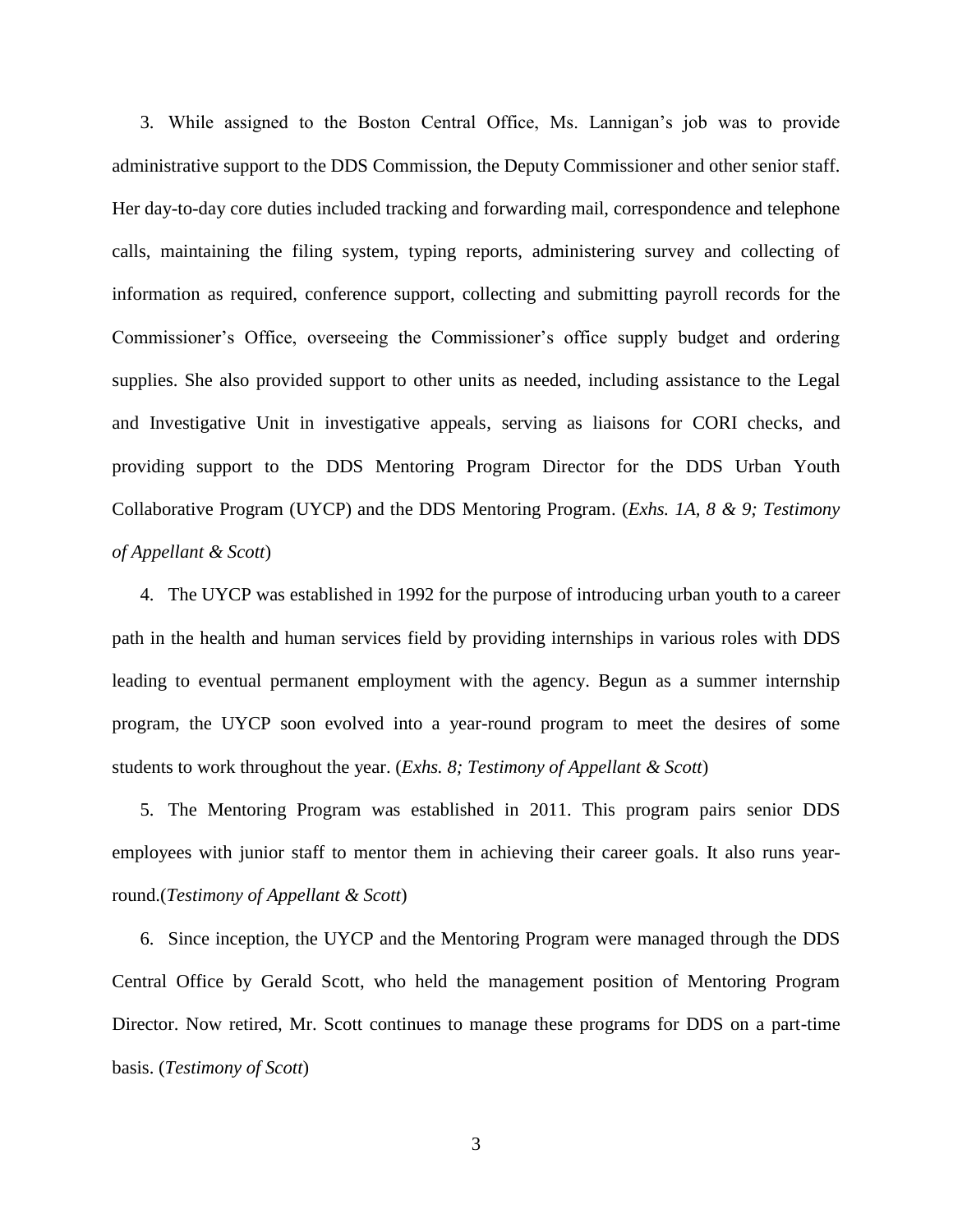7. In 2009, Ms. Lannigan was assigned to assist Mr. Scott with the UYCP. Working under his direction, she provided administrative support for the program. Her responsibility include such duties as coordinating and scheduling meetings with UYPC Program Coordinators;<sup>4</sup> preparing an agenda and coordinating the "Commissioner's Tour" activities with Program Coordinators, Appointing Authorities and legislators; maintaining UYCP rosters and matching the interns with their respective legislators; planning and organizing the activities for Annual Retreat day and the Annual State House UYCP event, including creating certificates given to all interns, creating an Annual State House brochure, reserving Gardner Auditorium and the State House Grand Staircase and obtaining a legislative sponsor for the UYCP group picture; assisting in determining the annual award recipients; assisting in the drafting, coordinating and program surveys and program reports from data provided by program participants; providing technical assistance to Program Coordinators, DDS managers and Senior Staff; and creating press releases and disseminating information to internal and external contacts, including legislators, the public and social media. (*Exhs. 1A, ,4, 8, 16, 17, 23 through 26 & 28; Testimony of Appellant & Scott*)

8. Ms. Lannigan's work with the Mentoring Program includes similar support of the Mentoring Program Director. Working under his direction, Ms. Lannigan creates and maintains records of Mentoring Program participants; administers surveys collects information and provides technical assistance on current and past Mentoring Participants to submit to the Mentoring Program Director, Recruitment Director and Commissioner as requested; assists with the Annual Mentoring Conference; and communicates with program participants, Recruitment Director and various DDS staff on meetings, agendas, and policies and procedures. (*Exhs. 1A, 4, 8, 9, 16 & 17; Testimony of Appellant & Scott*)

<sup>&</sup>lt;sup>4</sup> The Program Coordinators are DDS managers or staff at DDS vendor-operated facilities, who provide the direct oversight and mentoring of the interns assigned to them. (Testimony of Appellant & Scott)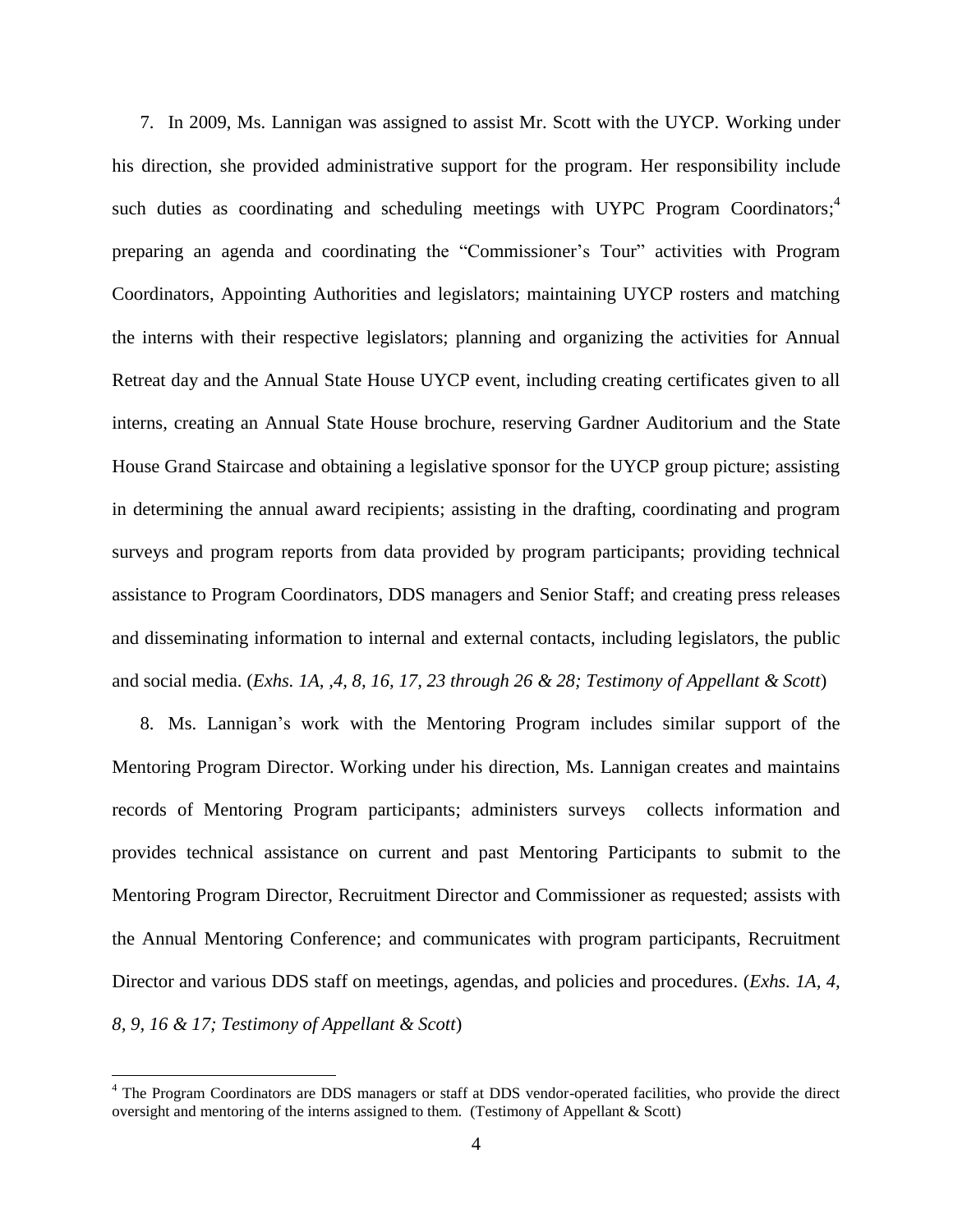9. In her 2013 annual Employee Performance Review (EPRS), prepared by her direct supervisor in the Central Office and approved by the DDS Commissioner, Ms. Lannigan received the top overall rating of "Exceeds/Excels." Her supervisor's comments, include, in part:

"Kristen continues to handle her workload and responsibilities efficiently and effectively. She manages schedules requests for the Deputy Commissioner and arranges meeting space and/or transportation when necessary. She organized the successful completion of the Annual State House [event] for the Urban Youth Collaborative Program and provided admin support to the coordinator."

(*Exh. 8*)

10. After her transfer to the Southeast Region, Ms. Lannigan was initially supervised directly by Tonia Zarella, Program Manager V, who held the position of Director of Family Support and Intake and Eligibility Manager (aka REM) until the end of 2016. Ms. Zarella had been in that position for approximately six months when Ms. Lannigan transferred into the unit. The unit includes a Regional Eligibility Team (RET) consisting of one psychologist aka REP (Psychologist V), a supervisory position of regional Eligibility Coordinator, aka REC (HSC C), then vacant, and four Intake & Eligibility Specialists (HBC A/B). Ms. Zarella reported to the Southeast Regional Director, Richard J. O'Meara (Admin X). She became Ms. Lannigan's indirect supervisor in September 2014, when the position of Intake and Eligibility Supervisor (REC) was filled by Tracy Daigneau (HSC C), who has served as Ms. Lannigan's direct supervisor since then. (*Exhs. 4, 5, 17 & 18; Testimony of Appellant, Zarella & O'Meara*)

11. The Southeast Region RET processes hundreds of applications a year from individuals looking to receive DDS services. The RET's Intake & Eligibility Specialists are responsible for assisting in the completion of the application, conducting intake interviews and obtaining any additional data the RET's psychologist needs to make an eligibility determination. The psychologist is responsible to make the final determination whether an applicant is eligible for DDS services. (*Testimony of Daigneau*)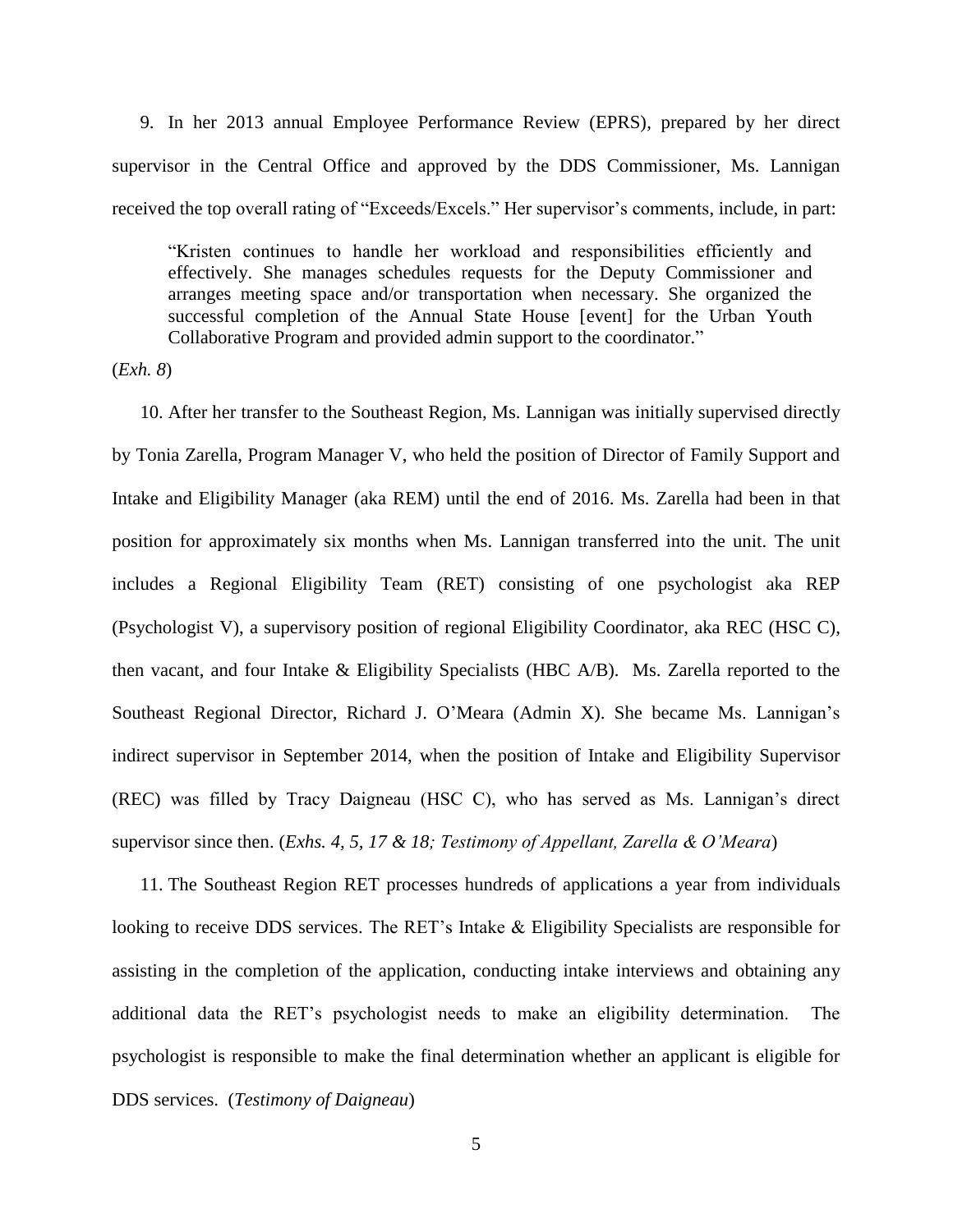12. The Southeast Region RET also processes so-called Chapter 688 Referrals for special needs students in school districts within the region. Chapter 688 (aka the "Turning 22" law) was enacted in 1984 to provide a planning process for young adults with severe disabilities as they leave special education and transition into the adult service system. Upon receipt of a Chapter 688 Referral Form, an adult services application form is sent to the family to be completed and returned for processing through the application process. (*Exh. 20 & 21; Testimony of Daigneau*) 5

13. Applicants found not eligible are entitled to appeal the decision for a "Fair Hearing". As part of the appeal process, "Informal Conferences" are held once a month with the applicant, the assigned Eligibility Specialist and the attorneys involved. (*Testimony of Daigneau*)

14. As the Southeast Region RET Administrative Assistant, Ms. Lannigan's day-to-day duties involved administrative and clerical support to the unit; processing Chapter 688 referrals and eligibility applications; maintaining files and other confidential information and documents; tracking RET staff schedules and case assignments; answering and responding to routine telephone inquiries and directing others to the appropriate staff member; establishing work procedures in cooperation with others for approval by the RET manager; in the absence of the REC, compiling/preparing statistical information, standardized forms and statewide reports (now performed by Mr. Daigneau); administrative/clerical support to the Psychologist; administering the Informal Conference process and assisting RET management and General Counsel's office in scheduling and preparing for Fair Hearings; and oversight of the RET's supply budget. Ms. Lannigan assures that the 688 Referral applications are complete, but she does not make the eligibility determinations, which is the purview of the RET psychologist. (*Exhs. 1A, 4, 9, 10, 16 through 22 & 28; Testimony of Appellant, Zarella, Daigneau & O'Meara*)

 $5$  The Chapter 688 referral process is to be distinguished from the so-called "17-year-Old Letter Project", now discontinued, which provided notice of a recipient's impending  $18<sup>th</sup>$  birthday. (*Exhs. 4, 17, 18 & 21*)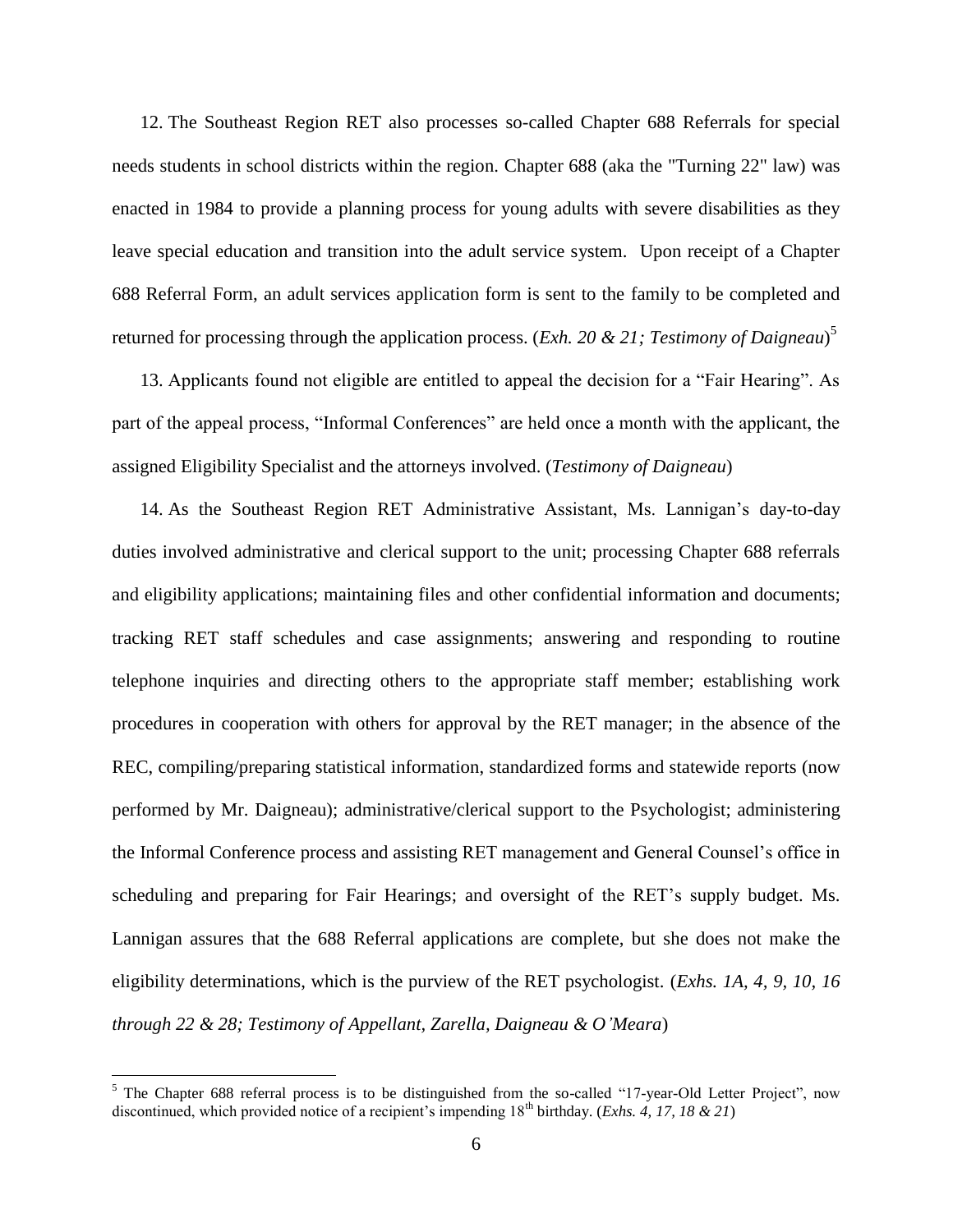15. In addition to her core duties as the Administrative Assistant to the RET unit, at the request of Mr. Scott, and with Mr. O'Meara's approval, Ms. Lannigan continued to provide support to the UYCP and Mentoring Program, under Mr. Scott's direct supervision. Ms. Lannigan performs much of this work through telephone conferences, correspondence and occasional in-person meetings with Mr. Scott, DDS and outside provider program coordinators, and the program participants, mentors and mentees. Ms. Lannigan's superiors in the Southeast Region had a general familiarity with Ms. Lannigan's work on the UYCP and Mentoring Programs and they remained an enumerated duty on her EPRS until 2016, but she did not receive any direct supervision from any of them concerning that work, for which they deemed she was "volunteering" her time. (*Exh. 4, 15, 17 through 19, 28 & 29; Testimony of Appellant, Scott, Zarella, Daigneau & O'Meara*)

16. Mr. Daigneau, whose office is adjacent to Ms. Lannigan's, observed that Ms. Lannigan spends about 10 hours per week performing duties associated with processing Chapter 688 Referral applications, entering data into the DDS database [Meditech] and organizing/closing non-eligible files. He estimated that she devotes about 2 hours per week to her clerical duties (handling phones, mail distribution and photocopying as needed) and her duties with the Fair Hearing process takes several hours a month. (*Testimony of Daigneau*).

17. As to Ms. Lannigan's work on UYCP and Mentoring Programs, Mr. Daigneau said that, at the height of the activity on those projects (summer for UYCP and winter for the Mentoring Program), Ms. Lannigan spent about 5 hours per week on those projects. Mr. Scott estimated that Ms. Lannigan devoted as much as 30 hours per week on them. (*Testimony of Daigneau*) 6

<sup>&</sup>lt;sup>6</sup> The significant discrepancy in estimates of Ms. Lannigan's time on the UYCP and Mentoring Program by her two direct supervisors is likely due to the fact that much of that work took place off-site and before and after regular working hours, as well as the fact that neither supervisor observed all the work she performed. (*Exh.,1A & 28; Testimony of Appellant; Daigneau & Scott*)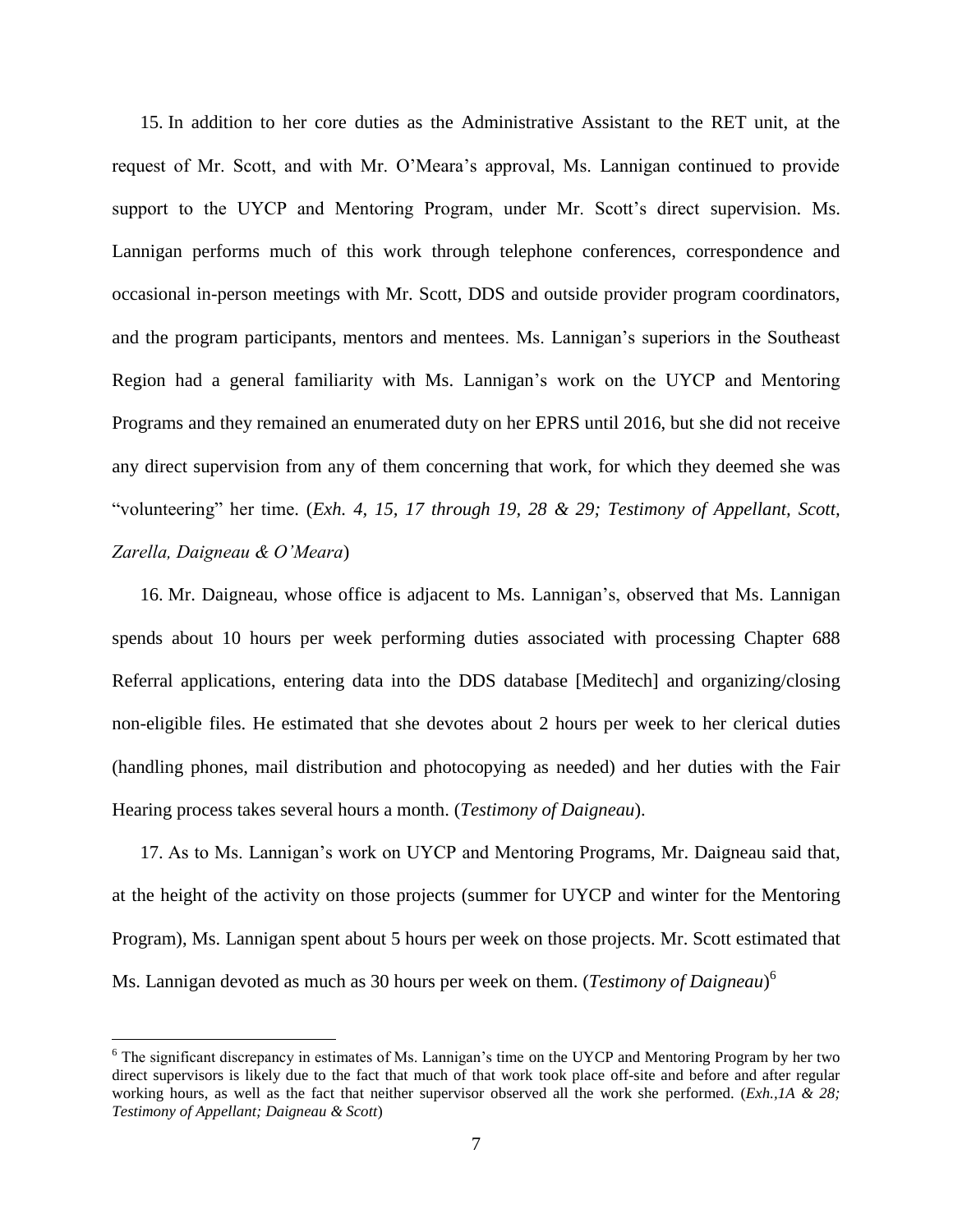| <b>TASK</b> | <b>DAYS</b> | <b>HOURS</b> | <b>AVG HRS/DAY</b> | PERCENT (7.5 HR DAY) |
|-------------|-------------|--------------|--------------------|----------------------|
| 688         | 40          | 84.75        | 0.75               | 10.0%                |
| <b>UYCP</b> | 60          | 173.50       | 2.00               | 26.7%                |
| Mentoring   | 34          | 62.25        | 1.00               | 13.3%                |
| Other       | $-()$       | -( )-        | -0-                | -0-                  |
| TOTAL       |             | 320.50       | 3.75               | 50.0%                |

18. Ms. Lannigan submitted a personal daily work long for the 87 days she worked from January through July 2017. According her log, she recorded her work approximately as follows:

These estimates are roughly equivalent to estimates Ms. Lannigan provided for those tasks in her reclassification request: 688 Referrals (20%), UYCP (20%) and Mentoring (10%)*.* In addition,, she also estimated that she spent the remainder of her time (40%) providing "technical assistance and advice" to the Regional Eligibility Manager (REM), Regional Eligibility Coordinator (REC) and the Regional Eligibility Psychologist (REP). (*Exhs. 1A & 28; Testimony of Appellant*)

19. Ms. Lannigan's EPRS evaluations under Ms. Zarella and Ms. Daigneau consistently assessed her performance as the Administrative Assistant to the RET favorably, with "Meets" and "Exceeds" ratings. Among the supervisor's comments are the following:

## 2014-2015 EPRS

- Kristen provides administrative support to the RET. RFA's often go directly to Kristin and she send out applications in a timely manner.
- Kristen communicates messages to I  $\&$  E personnel in a timely and accurate manner. Kristin checks the Hotline on a daily basis and forwards all calls to be returned to the appropriate specialist, REC, or REM,
- Kristen enters received applications into [DDS's database] and forwards to REC for assignment. Kristen holds on to those cases that are missing vital information, reaching out to applicant/family as necessary. Kristen consults with REC . . . to determine if we should move forward . . . .
- Kristen has received kudos for submitting data on or before the due date ...
- Kristen mails applications upon receipt of the 688 and RFA. She continues to track 688 referrals, ensuring that liaisons and appropriate central office personnel receive information in a timely manner.
- Kristen . . . recently developed a family satisfaction survey for E and NE to assist with compiling feedback related to our process, specialists, etc.
- Kristen did an excellent job organizing and coordinating activities for the UYCP. The UYCP continues to run smoothly because of Kristen's strong organizational skills . . . and commitment . . . that the interns and program receive the best possible support. . .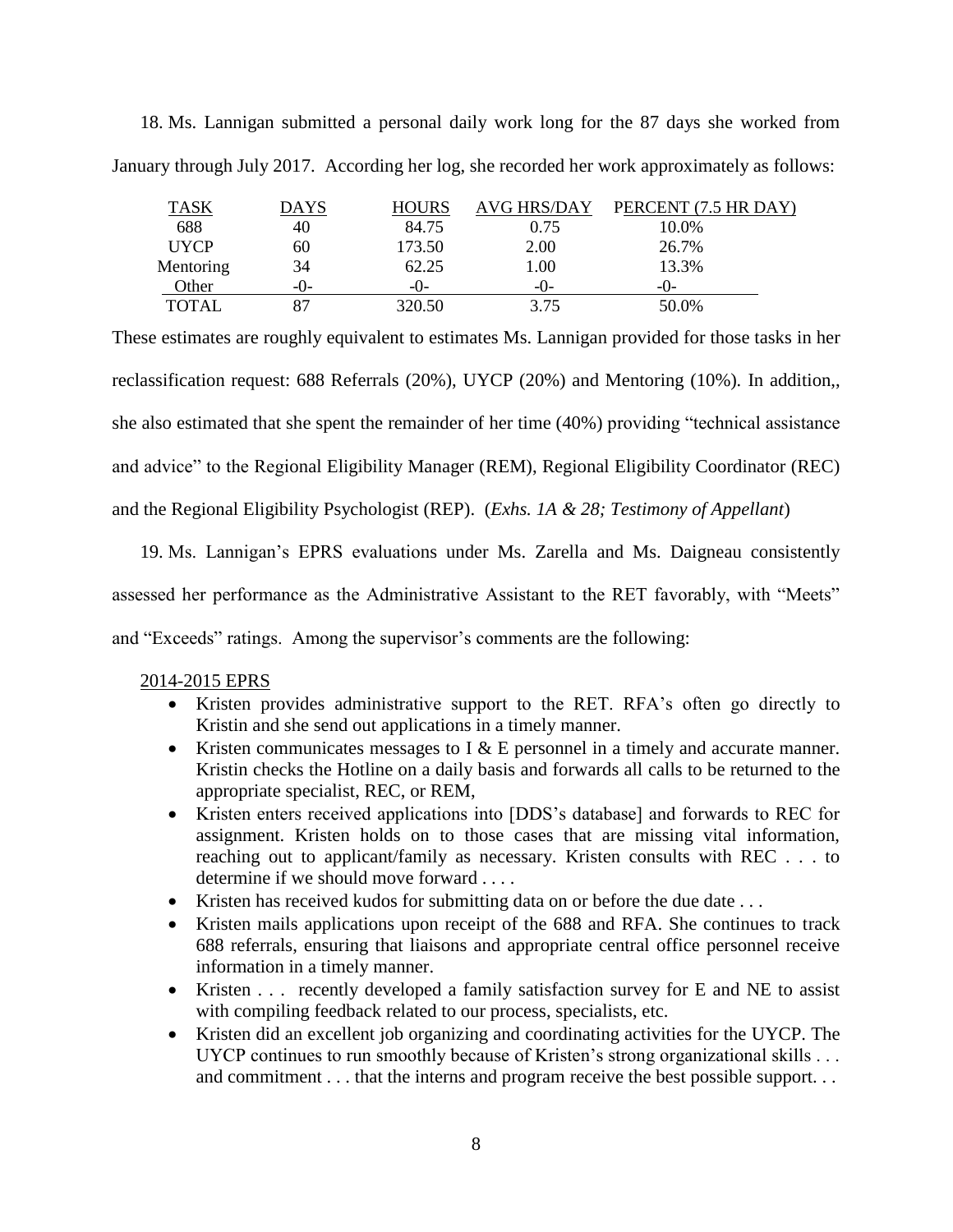Kristen manages all of the data on a thorough and consistent manner on the [Mentoring Program], informs Mentors and Mentees of upcoming events and provides technical assistance to all interested parties.

#### 2015-2016 EPRS

- Kristen's interactions with applicants and/or families is respectful and professional, she answers routine questions and appropriately forwards calls to REC when further information is required. Kristen is professional with personnel, and directs any issues to her supervisor or appropriate personnel. Kristen is on task with minimal time with interactions not related to primary responsibility.
- Kristen labels and forwards applications in a timely manner . . . Kristen continues to process applications that previously would have been held due to not having required documentation. Kristen consistently updates REC with regard to potential issues. . . .
- Kristen takes detailed messages and refers to the appropriate person. Kristen continues to cover agency switchboard. . . .
- Kristen continues to type eligibility determination reports and enters into Meditech [DDS database] in a timely and accurate manner for REP.
- Kristen does well tracking 688 RFA's and referral packets....
- Schedule informal conferences and keeps REM/REC/REP informed of times, dates, and changes.

(*Exhs. 4 & 17 through 19*)

20. Ms. Lannigan has never, and currently does not, have subordinates, i.e., employees who

directly or indirectly reported to her or whom she hired, supervised and/or evaluated. (*Exhs.1A.* 

*5, 10 & 16; Testimony of Appellant, Zarrella, Daigneau & O'Meara*)

21. In or about July 2014, Ms. Lannigan initiated a request, through her supervisors, to

"upgrade" her position from an Administrative Assistant II to a Program Coordinator II (PC-II).

After initial feedback, the original request was revised and resubmitted in or about August 2014.

(*Exhs. 1A & 11; Testimony of Appellant, Zarella & O'Meara*)

22. By letter dated October 2, 2014 from EOHHS human resources officer Karen St.

Germaine (now retired), Ms. Lannigan's request was denied. (*Exh. 1A; Testimony of Litchfield*)

23. In April 2015, Ms. Lannigan submitted a new request for reclassification of her job from the AA-II position to a PC-II position, which incorporated the documents submitted in support of the 2014 request, as well as the required "Interview Guide"(detailing her duties and the basis for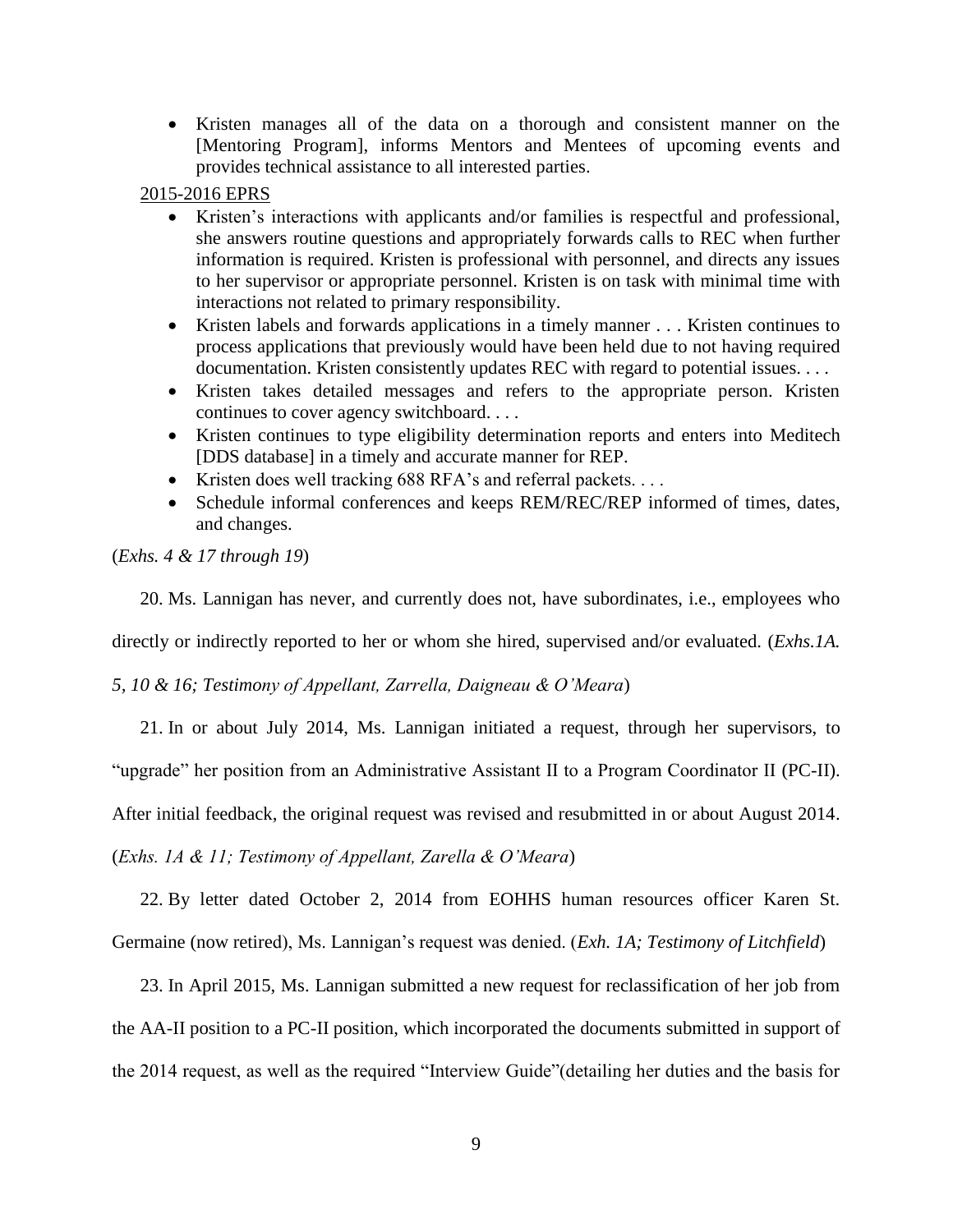her reclassification request as the Appellant understood them). The 2015 reclassification request was assigned to Beth-Ann Litchfield, the EEOHHS Central Office Employment & Staffing Supervisor. (*Exh. 1A; Testimony of Litchfield*)

24. Ms. Litchfield reviewed the documents submitted in support of Ms. Lannigan's request, as well as the classification specifications for the AA-II and PC-II job titles, the DDS Southeast Region organizational chart, the Form 30s for Ms. Lannigan's position, her resume and her EPRSs. She solicited the opinion of the Southeast Regional Director, Mr. O'Meara but she did not reach out to Ms. Lannigan or to any of Ms. Lannigan's direct supervisors, i.e., Ms. Zarella, Ms. Daigneau or Mr. Scott. (*Exhs. 1A, 4, 5, 8 through 10, 15 through 19 & 28; Testimony of Appellant, Litchfield, Zarella, Daigneau & O'Meara*)

25. Based on Ms. Litchfield's review, EOHHS Director of Employment Services Jill Sampson informed Ms. Lannigan that the reclassification request was denied. and followed up with a letter to that effect dated August 19, 2016. (*Exh. 6; Testimony of Appellant & Litchfield*)

26. Ms. Lannigan appealed EOHHS's denial to the Massachusetts Human Resources Division (HRD). By letter dated September 20, 2016, Ms. Lannigan was informed that HRD concurred with EOHHS decision to deny her reclassification request. On January 13, 2017, Ms. Lannigan duly appealed to the Commission. (*Exh. 7; Claim of Appeal*)

27. The position of AA-II falls within the Administrative Assistant Series of the HRD Class Specifications, approved in May 1987. There are two job titles in the Series; AA-I and AA-II. :

"Incumbents in this series monitor assigned unit activities; confer with agency staff; maintain liaison with others; review and analyze data concerning assigned unit activities; prepare reports; respond to inquiries; compile data; and perform related work as required. *The basic purpose of this work is to provide administrative support in connection with assigned unit activities such as office services, records control, agency personnel services, etc*.

(*Exh. 3*) (*emphasis added*)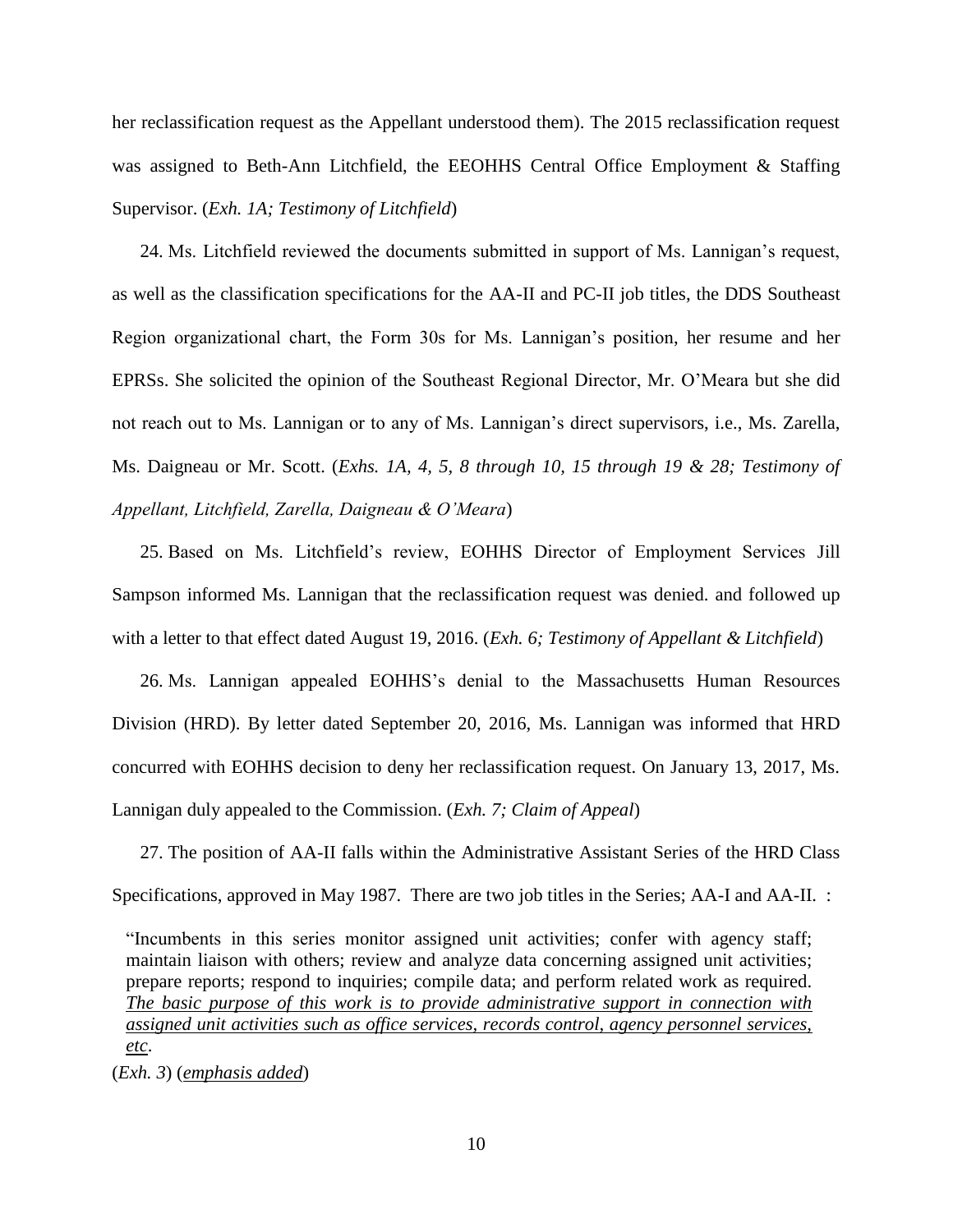28. The Class Specification provides these examples of the duties performed by an AA-II:

- Monitors assigned unit activities to ensure effective operations in compliance with established standards.
- Confers with agency staff in order to exchange information, to coordinate efforts and to obtain information concerning agency program and activities.
- Maintains liaison with various local, state and federal agencies and others to exchange information, to resolve problems and to coordinate activities.
- Reviews and analyzes data concerning assigned unit activities in order to improve work methods, determine progress, revise procedures and/or to provide information to superiors.
- Prepares reports concerning assigned unit activities in order to furnish required information and make recommendations concerning procedures, programs and activities.
- Responds to inquiries in order to provide information concerning assigned unit activities.
- Compose letters and review documents for completeness, content and compliance with regulatory and legal standards.
- Provide on-the-job training and orientation for employees.
- Oversee and coordinate the activities of subordinates in connection with the preparation and maintenance of reports, records and documents.

According to the Class Specification, an AA-II exercises direct supervision over, assigns work to

and reviews the performance of a staff of 1-5 professional/technical employees and 1-5 clerical

staff; and indirectly supervises (i.e., through an intermediate level supervisor) over 6-15

personnel. (*Exh. 3*) (*emphasis added*)

### 29. The "MINMUM ENTRANCE REQUIREMENTS" for the position of an AA-II are:

Applicants must have at least (A*) two years of full-time, or equivalent part-time experience in office management, office administration, business administration or business management, the major duties of which included one or more of the following functions: purchasing, personnel management, budgeting, accounting, records management, work simplification, grants management, contract administration or program management*; (B) *any equivalent combination of the required experience and . . . (I) An Associates or higher degree* with a major in business administration, business management or public administration may be substituted for the required experience. (II) An Associates or higher degree with a major other than in business administration, business management or public administration may be substituted for . . . one year of the required experience.

## (*Exh. 3*) (*emphasis added)*

30. The position of PC-II falls within the Program Coordinator Series of the HRD Class Specifications, approved in July 1987. The series includes three supervisory titles: PC-I, first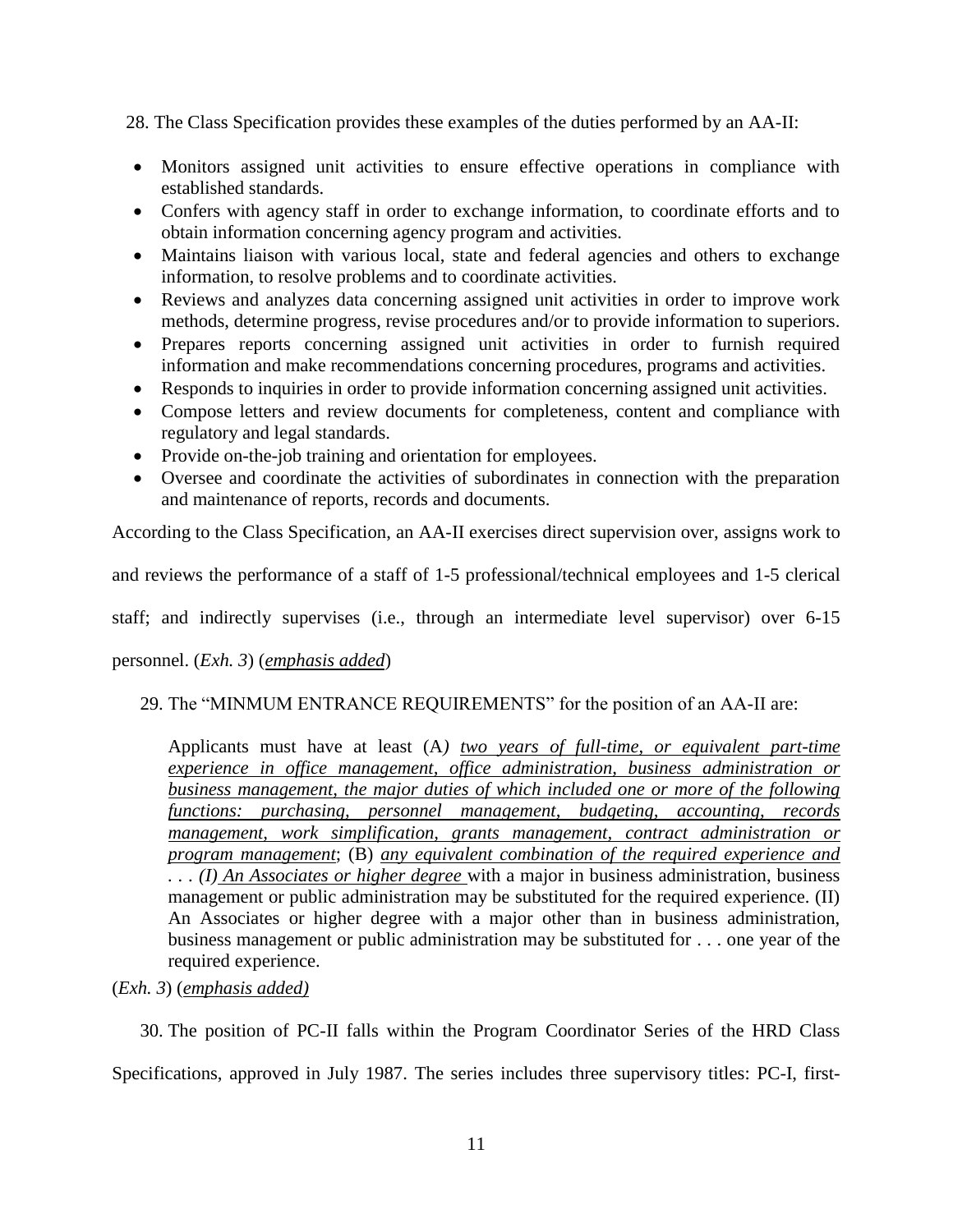level supervisor; PC-II, second-level supervisor; PC-III, third-level supervisor. Incumbents in the

series:

*"[C]oordinate and monitor assigned program activities; review and analyze date concerning agency programs; provide technical assistance and advice to agency personnel and others; respond to inquiries; maintain liaison with various agencies; and perform related work as required. The basic purpose of this work is to coordinate, monitor, develop and implement programs for an assigned agency*."

(*Exh.2*) (*emphasis added*)

## 31. The Program Coordinator Class Specification further provides:

# EXAMPLES OF DUTIES COMMON TO ALL LEVELS IN SERIES:

- 1. Coordinates and analyses data concerning assigned agency programs in order to determine progress and effectiveness, to make recommendations for changes in procedure, guidelines, etc. and to devise methods of accomplishing program objectives.
- 2. Reviews and analyzes data concerning assigned agency programs in order to determine progress and effectiveness, to make recommendations for changes in procedures, guidelines, etc. and to devise methods of accomplishing program objectives.
- 3. Provides technical assistance and advice to agency personnel and others concerning assigned progress in order to exchange information, resolve problems and to ensure compliance with established policies, procedures and standards.
- 4. Responds to inquiries from agency staff and others in order to provide information concerning assigned agency progress.
- 5. Maintains liaison with various private, local, state and federal agencies and others in order to exchange information and/or to resolve problems.

## DIFFERENCES BETWEEN LEVELS IN SERIES:

## Program Coordinator II:

Incumbents of positions at this level and higher also:

- 1. Provide on-the-job training and orientation for employees.
- 2. Develop and implement procedures and guidelines to accomplish assigned agency program objectives and goals.
- 3. Review reports, memoranda, etc. for completeness, accuracy and content.
- 4. Confer with management staff and other agency personnel in order to determine program requirements and availability of resources and to develop the criteria and standards for program evaluation.
- 5. Evaluate program activities in order to determine progress and effectiveness and to make recommendations concerning changes as needed.

## MINIMUM ENTRANCE REQUIREMENTS:

## Program Coordinator II:

Applicants must have at least (A) *three years of full time, or equivalent part-time, professional, administrative or managerial experience in business administration, business management or public administration the major duties of which involved program management, program administration, program coordination, program planning and/or program analysis, or (B) any equivalent combination of the required experience and . . . (I)*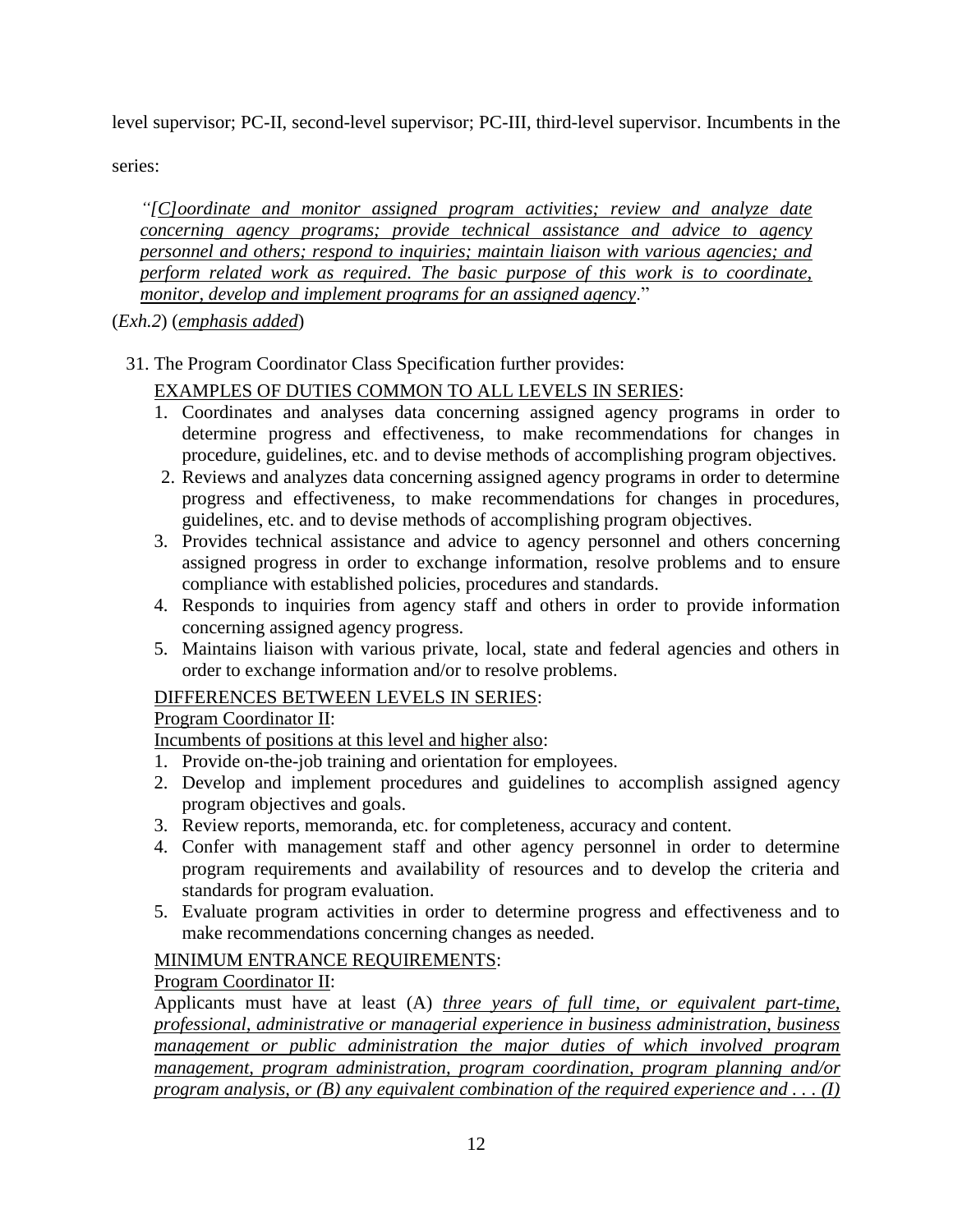*A Bachelor's degree* with a major in business administration, business management or public administration may be substituted for a maximum of two years of the required experience [or] . . . (III) A Bachelor's or higher degree with a major other than in business administration, business management or public administration may be substituted for a maximum of one year of the required experience.

According to the Class Specification, a PC-II exercises direct supervision over, assigns work to

and reviews the performance 1-5 professional, technical, administrative or other subordinates

plus 1-5 clerical staff; and indirectly supervises (i.e., through an intermediate level supervisor)

over 6-15 professional, technical, administrative or other staff. (*Exh. 2*) (*emphasis added*)

### **APPLICABLE CIVIL SERVICE LAW**

G.L.c.30, §49 provides:

Any manager or employee of the commonwealth objecting to any provision of the classification affecting his office or position may appeal in writing to the personnel administrator. . . Any manager or employee or group of employees further aggrieved after appeal to the personnel administrator may appeal to the civil service commission. Said commission shall hear all appeals as if said appeals were originally entered before it. If said commission finds that the office or position of the person appealing warrants a different position reallocation . . . it shall be effective as of the date of appeal . . .

"The determining factor of a reclassification is the distribution of time that an individual spends performing the function of a job classification." Roscoe v. Department of Environmental Protection, 15 MCSR 47 (2002). In order to justify reclassification, an employee must establish that she is performing duties encompassed within the higher level position the majority of the time. See, e.g., Pellegrino v. Department of State Police, 18 MCSR 261 (2005) (at least 51%); Morawski v. Department of Revenue, 14 MCSR 188 (2001) (more than 50%); Madison v. Department of Public Health, 12 MCSR 49 (1999) (at least 50%); Kennedy v. Holyoke Community College, 11 MCSR 302 (1998) (at least 50%).

#### **ANALYSIS**

As is often true in most classification appeals, Ms. Lannigan, by all accounts, comes before the Commission as a dedicated public servant who works hard at her job. However,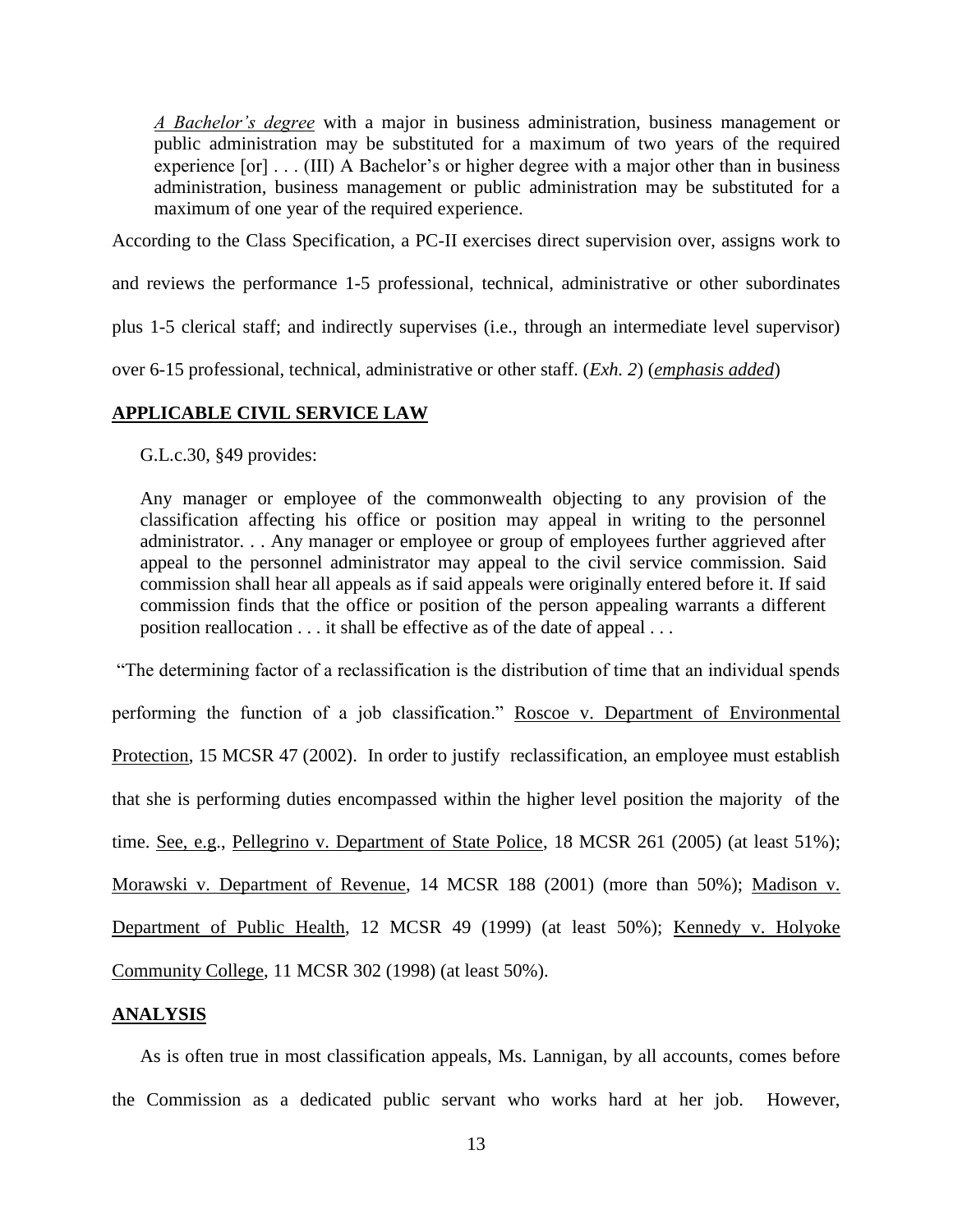reclassification of a position requires proof that the "level distinguishing" duties of the higher title are, in fact, actually being performed a majority of the time in her current position. Accordingly, the issue before the Commission is limited to that narrow question.

The first issue raised by DDS is the contention that, in the evaluation of Ms. Lannigan's reclassification request, the Commission is permitted to consider only the duties she performs for the Southeast Region RET and that her other work (UYCP and Mentoring Program) are not relevant, as they are merely assignments for which she "volunteers". I disagree. I am aware of no Commission or judicial precedent which makes this distinction and none was proffered by DDS. The idea that, in determining whether an employee is properly classified, the Commission disregard assigned duties that a person has been performing for almost a decade and which, with the concurrence of her current supervisors, require at a minimum 5% to 10% of her time (and by her account much more), is close to a non-sequitur. The very purpose of the reclassification law is to provide a vehicle by which a state agency employee can establish that her classification and Form 30 do not accurately capture the major duties of the work she actually performs for the Commonwealth. Ms. Lannigan has responsibility to support the UYCP and Mentoring Program as part of her day-to-day work for Commonwealth and neither DDS nor the Commission can ignore that work in assessing whether her job is properly classified or not.

The parties also dispute the character of the work that Ms. Lannigan performs. DDS clams that virtually everything that Ms. Lannigan does fits the category of administrative and clerical work. Ms. Lannigan claims that only a few of her duties are properly deemed administrative or clerical support and that she devotes a majority of her time to more complex work that fits the description of a program coordinator, specifically, her support of the UYCP and Mentoring Programs, as well as her work on the RET's 688 Referrals.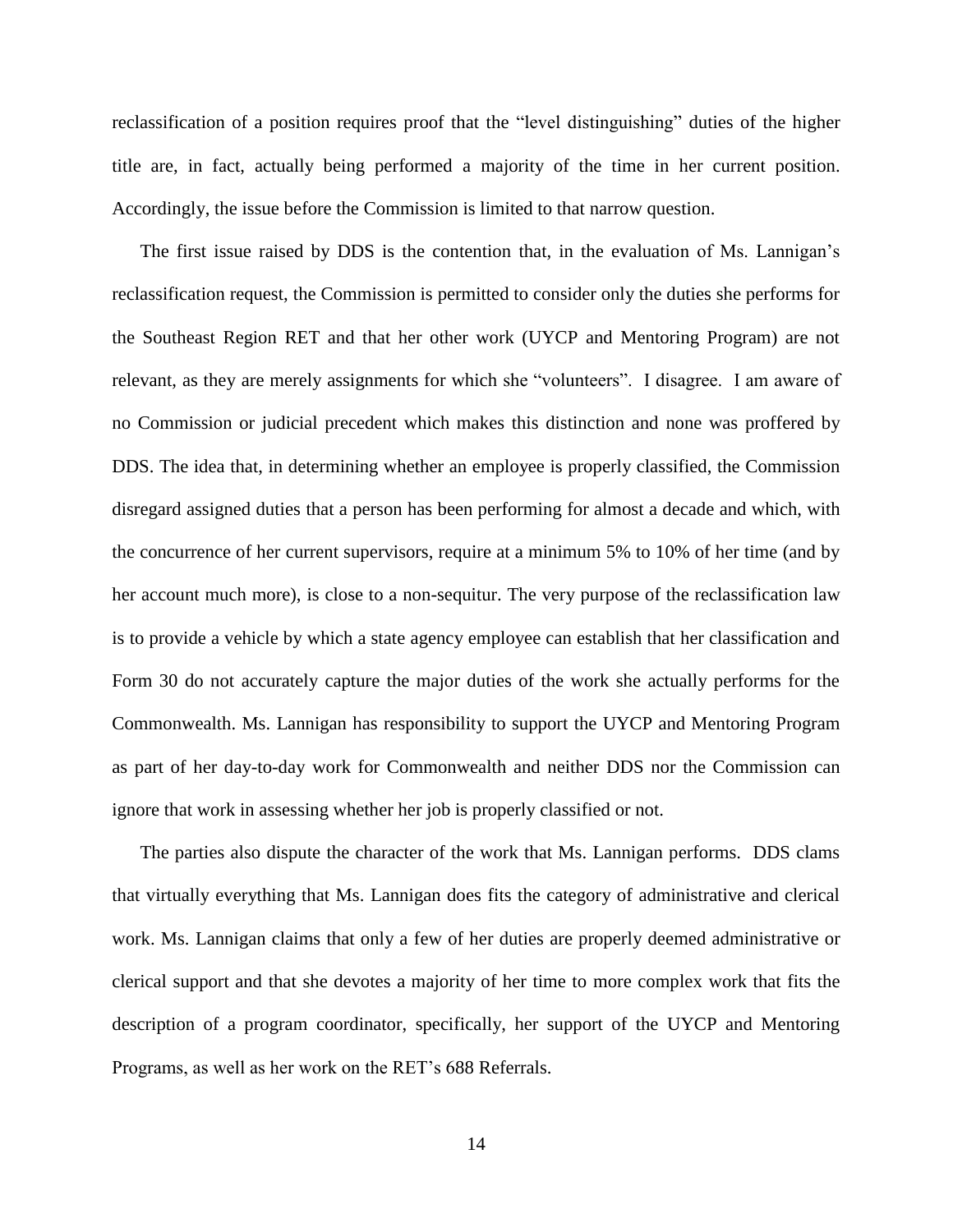Ms. Lannigan is correct that purely clerical duties, such as covering the phones, handling mail, scheduling meetings and photocopying, comprise a small part of her duties. Mr. Daigneau's estimates suggest that such clerical duties comprise about 10% of her work and I accept that estimate as about right.

Distinguishing the remainder of Ms. Lannigan's duties as the "administrative" support work of an AA-II or "program coordinating" work of a PC-II is a more contentious matter. There is certainly some ambiguity as to the line between what constitutes "administrative support in connection with assigned agency unit activities" (Administrative Assistant Series Class Specification) and work to "coordinate, monitor, develop and implement programs for an assigned agency" (Program Coordinator Series Class Specification). These job specifications were created more than thirty years ago and it should come as no surprise that they are not always neatly applied to the work that our modernized and streamlined Commonwealth workforce now performs. The Commission is not ignorant of the difficulties this situation poses for many public employees, but these problems require technical and fiscal solutions that are not within the Commission's power to redress.

After carefully considering the evidence and the arguments of the parties, I conclude that Ms. Lannigan devotes a majority of her time performing work that comprises one or more of the enumerated duties of an Administrative Assistant II, and that she does not devote a majority of her time, including her work for the RET as well as her work on the UYCP and Mentoring Program, performing duties that are exclusive "level distinguishing" work of a "program coordinator" (PC-II) within the meaning of the Program Coordinator Class Specification.

First, it is undisputed that Ms. Lannigan is not a direct or even "functional" supervisor, let alone a second-level supervisor, over even one subordinate to whom she assigns work or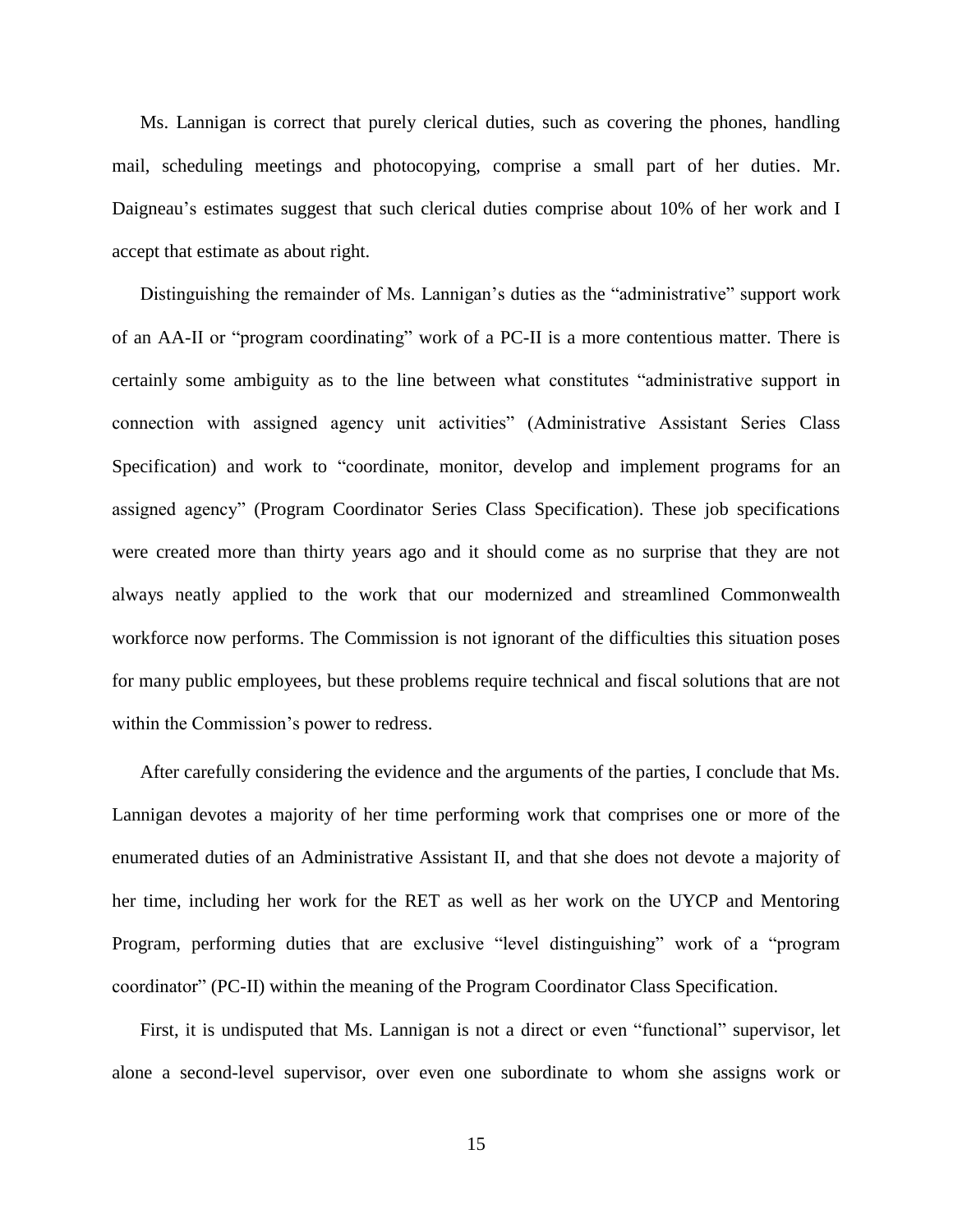prepares or reviews their performance. Thus, for this reason alone, under the generally established standards for a position reclassification, there is no factual dispute that EOHHS and HRD were correct in denying Ms. Lannigan's request to be reclassified to the position of a Program Coordinator II on that basis alone.

I have not overlooked Ms. Lannigan's argument that there are other PC-IIs employed by DDS who do not appear to have supervisory duties and her position as an AA-II also purports to required supervisory duty. The argument that other employees (or even Ms. Lannigan in her current title) may be overclassified or misclassified, however, cannot carry the day for her claim to be (similarly) misclassified in this particular case. See, e.g., McKinnon v. EOHHS, 30 MCSR 272 (2017) and cases cited.<sup>7</sup> The sole question before the Commission remains whether or not Ms. Lannigan proved, by a preponderance of evidence, that she qualifies as performing at the Program Coordinator II level, within the letter and intent of the Class Specification, most of the time.

Second, the evidence presented to the Commission demonstrated that, while Ms. Lannigan does, at times, perform tasks that can be fairly described to fall within examples of duties within duties of a Program Coordinator, most of the duties she performs, and certainly well more than 51% of the time, appropriately fit the duties of an Administrative Assistant.

The work that Ms. Lannigan identified which arguably might qualify as "program coordination" is associated with her duties for the Southeast Region's RET 688 Referrals, as well as her support of the UYCP and Mentoring Programs, which she has self-assessed to amount to

<sup>&</sup>lt;sup>7</sup> As DDS points out, the Commission's Decision in McKinnon v. EOHHS, 30 MCSR 272 (2017) is inapposite. That Decision must be confined to the specific facts of that appeal which involved a reclassification from an older, obsolete administrative position (Clerk IV) into a newly created administrative job series (Office Support Specialist), which more appropriately matched the job titles of other more recently hired, similarly situated employees in the agency, the employee did exercise equivalent "first-line" functional supervision, and her reclassification created no "organizational disruption." In addition, the Appellant in that appeal did perform all of the other major functions of the position.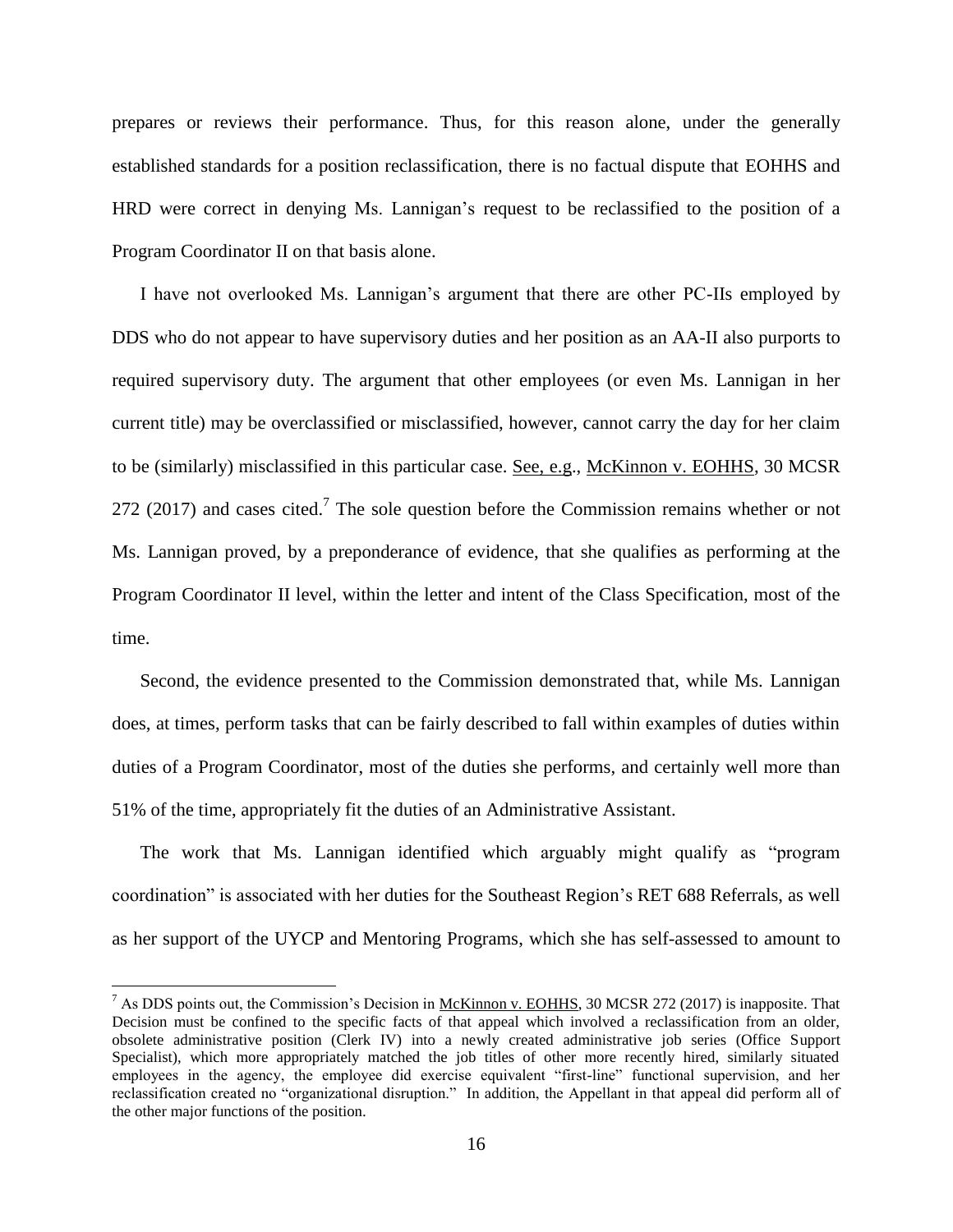just barely the majority (50%) of her time. Her DDS supervisors have estimated less than 50% for these components. Thus, viewing the evidence most favorably to Ms. Lannigan, In order for Ms. Lannigan to perform at a PC-II level a majority of her time, all (100%) of the work she performed in all three of those areas must qualify as exclusively (i.e., "level distinguishing") duties of a PC-II.The evidence does not support such a conclusion.

Ms. Lannigan correctly points to some of the work that she performs herself (as opposed to supervising others who perform those duties) do fairly fit with examples of a "distinguishing" duty performed by a PC-II. For example, her contribution to preparing a final evaluation questionnaire to be completed by UYLP participants and reviewing the results with Mr. Scott, as well as her development of an inter-regional "family satisfaction survey", do appear to require her to "confer with management staff and other agency personnel in order to . . . develop the criteria and standards for program evaluation", which is one of the enumerated duties exclusive to a PC-II.

These tasks, however, appear to be isolated examples, rather than typical, of what Ms. Lannigan mostly does on a day-to-day basis, even in the three areas she singled out as involving "program coordination" work (688 Referrals, UYCP and Mentoring Program), the majority of her work even in these areas either overlaps with, or fits either exclusively within, an enumerated duties of an AA-II (or AA-I). For example, the work Ms. Lannigan performs in reviewing 688 Referrals and following up with families to obtain missing information needed to complete an application, squarely fit the AA-II duty to "compose letters and review documents for completeness and compliance with regulatory and legal standards" and the AA-II duty to "review, analyze and prepare reports concerning assigned unit activities." Many other aspects off Ms. Lannigan's work fit examples of duties found in the Class Specification for "Program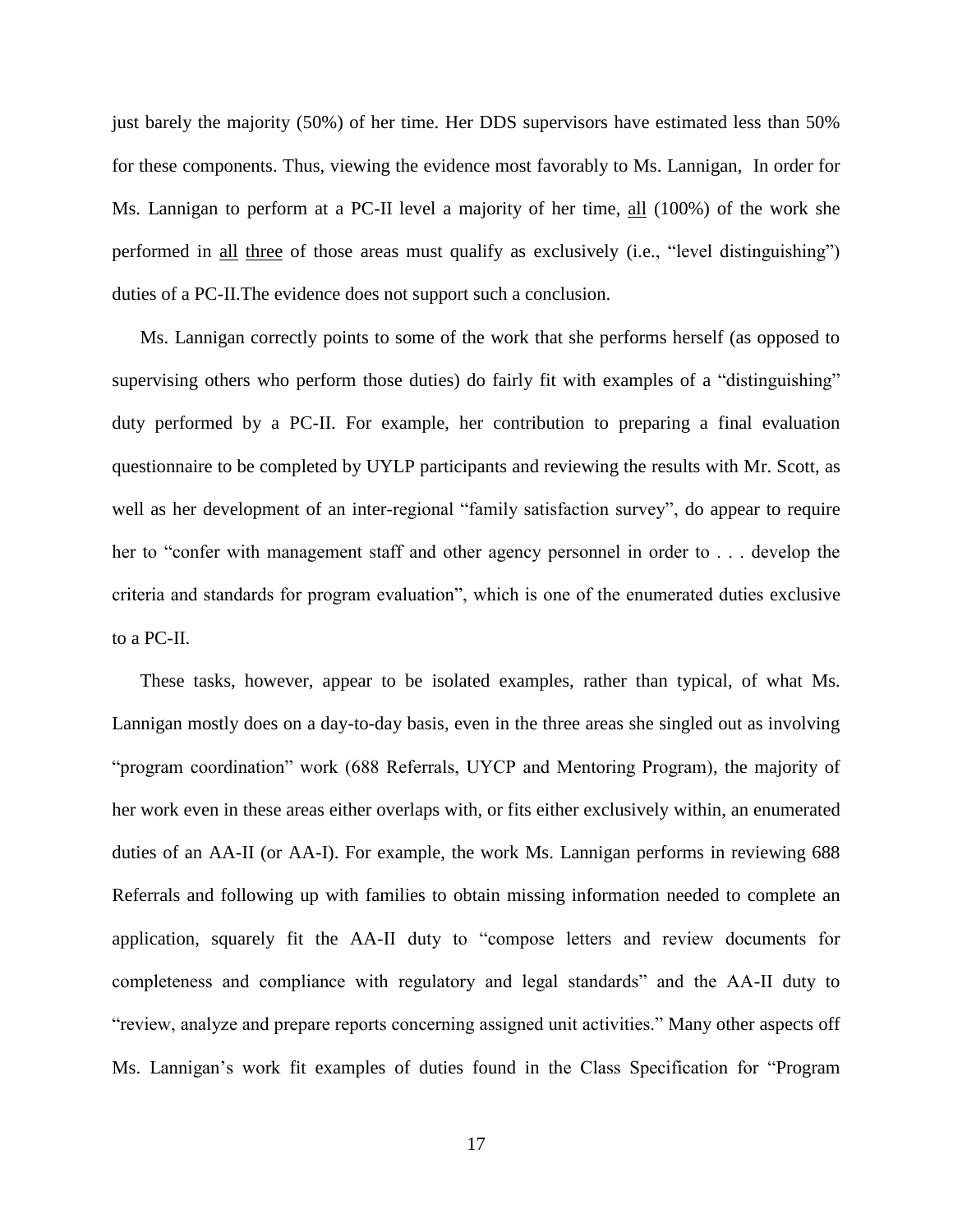Coordinator" as well as the Class Specification for "Administrative Assistant. Duties common to

both job series, however, do not count as "distinguishing" duties which must make up at more

than half of the overall work performed. Examples of such overlapping duties include:

| <b>ADMINISTRATIVE ASSISTANT SERIES</b>                | PROGRAM COORDINATOR SERIES                             |
|-------------------------------------------------------|--------------------------------------------------------|
| Monitors assigned unit activities to ensure effective | Coordinates and monitors assigned<br>program           |
| operations in compliance<br>with<br>established       | activities in order to ensure effective operations and |
| standards.                                            | compliance with established standards.                 |
| Maintains liaison with various local, state and       | Maintains liaison with various private, local, state   |
| federal agencies in order to exchange information,    | and federal agencies and others in order to            |
| to resolve problems and to coordinate activities.     | exchange information and resolve problems.             |
| Reviews and analyzes data concerning assigned         | Reviews and analyses date concerned assigned           |
| unit activities in order to improve work methods,     | agency programs in order to determine progress         |
| determine progress [and] revise established           | and effectiveness, to make recommendations for         |
| procedures, programs and activities.                  | changes in procedures, guidelines, etc. and to         |
| Prepares reports concerning assigned unit activities  | devise methods of accomplishing program                |
| in order to furnish information and to make           | objectives.                                            |
| recommendations concerning procedures, programs       |                                                        |
| and activities.                                       |                                                        |
| Responds to inquiries in order to provide             | Response to inquiries from agency staff and others     |
| information concerning assigned unit activities       | in order to provide information concerning             |
|                                                       | assigned agency programs.                              |
| Provide on-the-job training and orientation for       | Provide on-the-job training and orientation for        |
| employees.                                            | employees.                                             |

Third, DDS raised the concern that a reclassification of Ms. Lannigan's position to a PC-II would create "organizational disruption" within the DYS, as there are no other PC-II positions in any of the Intake & Eligibility Units anywhere in DYS. DYS also contends that, as a PC-II Ms. Lannigan would carry a higher pay grade (Unit 6, Grade 12) than her own supervisor, Mr. Daigneau, a HSC C (Unit 8, Grade 21). Mr. O'Meara also testified that Ms. Lannigan, as well as other AAs, had recently applied for seven PC-II positions that had been posted by DDS, but she and the other AAs were eliminated from consideration because HR found them to lack the minimum entrance requirements for a PC-II position. These facts would certainly be an additional factor that weighed against reclassification, but Mr. O'Meara did not know the specifics of the qualifications that purportedly disqualified Ms. Lannigan and I am not persuaded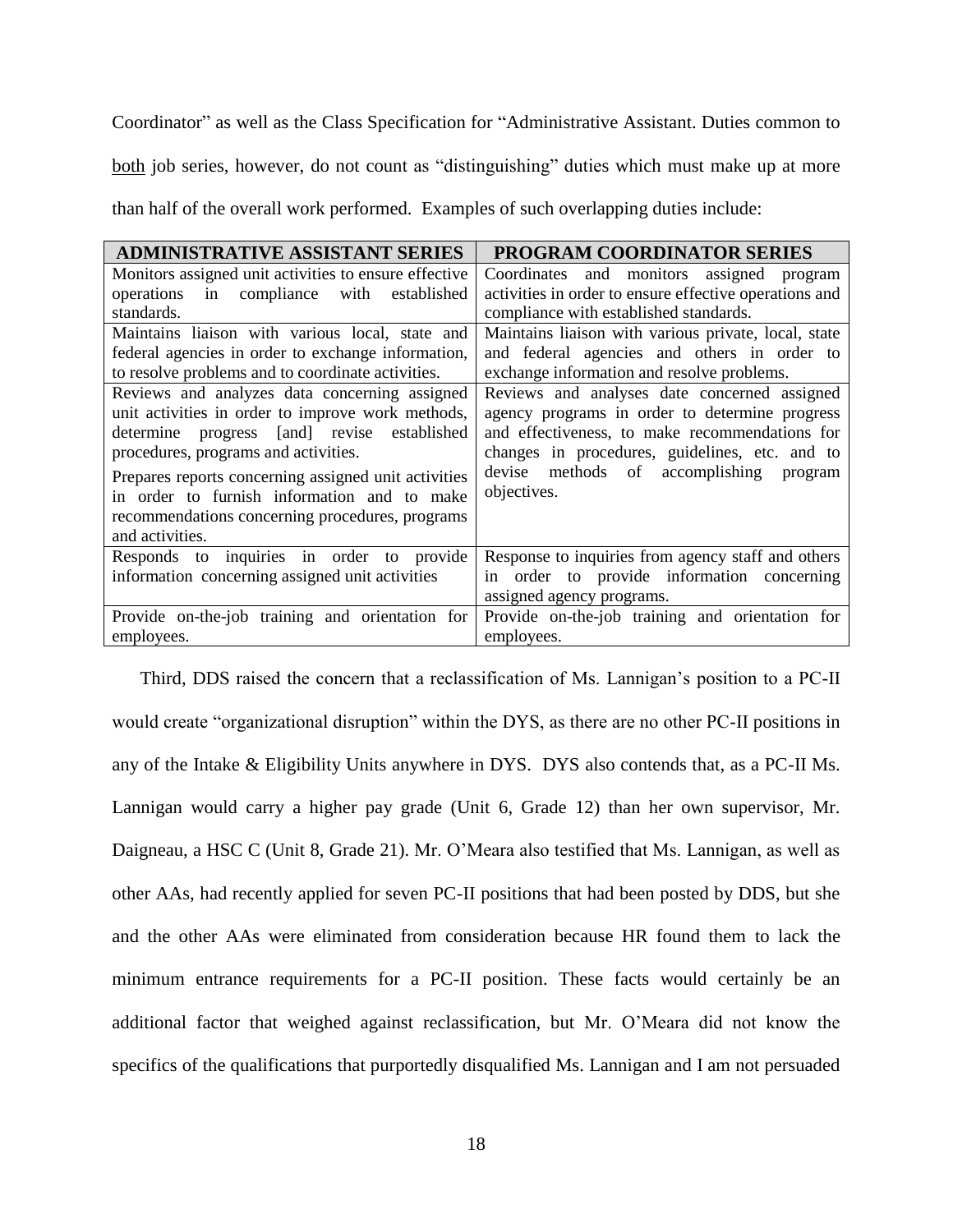that the evidence of the purported pay inequity has been shown by a preponderance of the evidence. See [https://www.mass.gov/guides/salary-and-compensation.](https://www.mass.gov/guides/salary-and-compensation)

Finally, Ms. Lannigan points to procedural irregularities in the handing of her reclassification appeal by EOHHS, including the two-year delay in deciding her request, a failure to reach out to her RET supervisors and to Mr. Scott, the removal of her UYCP and Mentoring Program duties from her EPRS while her reclassification request was pending, and the apparent flip-flop by Mr. O'Meara and Ms. Zarella, from originally supporting her reclassification to opposing it. I do find some of these circumstances problematic, especially the elimination of any evaluation of her important (albeit not entirely all PC-II level) work for Mr. Scott, but I am persuaded that, at most, they are attributable to bureaucratic missteps and do not show any unlawful personal animus or bias against Ms. Lannigan. Ultimately, these irregularities did not interfere with the ability of the Commission to provide a fair and full de novo review of Ms. Lannigan's claims.

In sum, EOHHS and HRD correctly determined that Ms. Lannigan does not meet the supervisory, experience or performance criteria for a Program Coordinator II and, therefore, the Commission is not authorized to order that her position be reclassified. While there may be good reason to contest the logic and equity of various job titles and pay grades vis-à-vis each other within an agency, the proper forum, if any, in which to raise those concerns lies elsewhere.

Accordingly, for the reasons stated above, the appeal of the Appellant, Kristen Lannigan, under Docket No. C-16-168, is *dismissed.*

> Civil Service Commission */s/ Paul M. Stein* Paul M. Stein Commissioner

By vote of the Civil Service Commission (Bowman, Chairman; Camuso, Ittleman [ABSENT], Tivnan & Stein, Commissioners) on December 21, 2017.